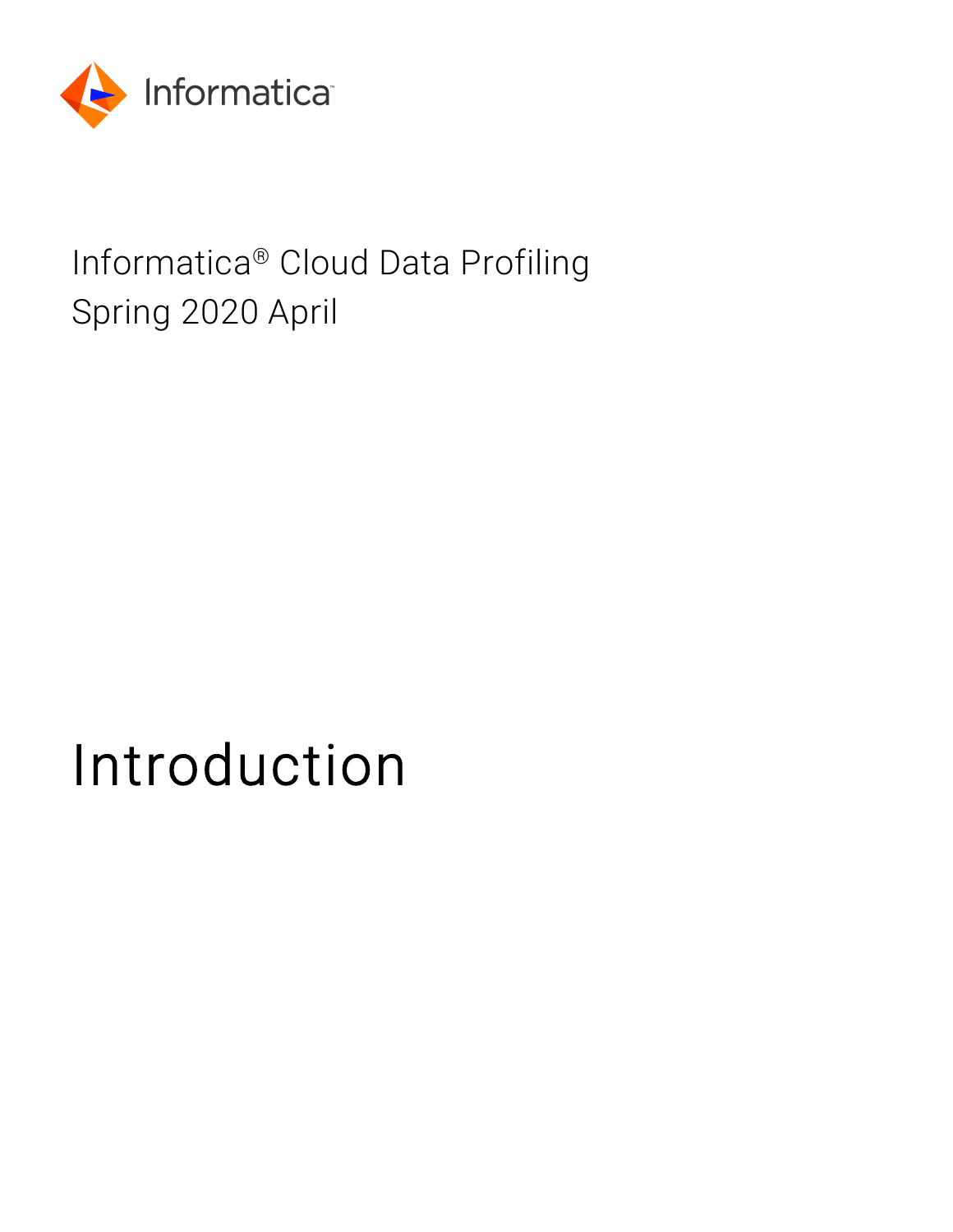Informatica Cloud Data Profiling Introduction Spring 2020 April May 2020

© Copyright Informatica LLC 2019, 2021

This software and documentation are provided only under a separate license agreement containing restrictions on use and disclosure. No part of this document may be reproduced or transmitted in any form, by any means (electronic, photocopying, recording or otherwise) without prior consent of Informatica LLC.

U.S. GOVERNMENT RIGHTS Programs, software, databases, and related documentation and technical data delivered to U.S. Government customers are "commercial computer software" or "commercial technical data" pursuant to the applicable Federal Acquisition Regulation and agency-specific supplemental regulations. As such, the use, duplication, disclosure, modification, and adaptation is subject to the restrictions and license terms set forth in the applicable Government contract, and, to the extent applicable by the terms of the Government contract, the additional rights set forth in FAR 52.227-19, Commercial Computer Software License.

Informatica and the Informatica logo are trademarks or registered trademarks of Informatica LLC in the United States and many jurisdictions throughout the world. A current list of Informatica trademarks is available on the web at https://www.informatica.com/trademarks.html. Other company and product names may be trade names or trademarks of their respective owners.

Portions of this software and/or documentation are subject to copyright held by third parties. Required third party notices are included with the product.

The information in this documentation is subject to change without notice. If you find any problems in this documentation, report them to us at infa\_documentation@informatica.com.

Informatica products are warranted according to the terms and conditions of the agreements under which they are provided. INFORMATICA PROVIDES THE INFORMATION IN THIS DOCUMENT "AS IS" WITHOUT WARRANTY OF ANY KIND, EXPRESS OR IMPLIED, INCLUDING WITHOUT ANY WARRANTIES OF MERCHANTABILITY, FITNESS FOR A PARTICULAR PURPOSE AND ANY WARRANTY OR CONDITION OF NON-INFRINGEMENT.

Publication Date: 2021-07-12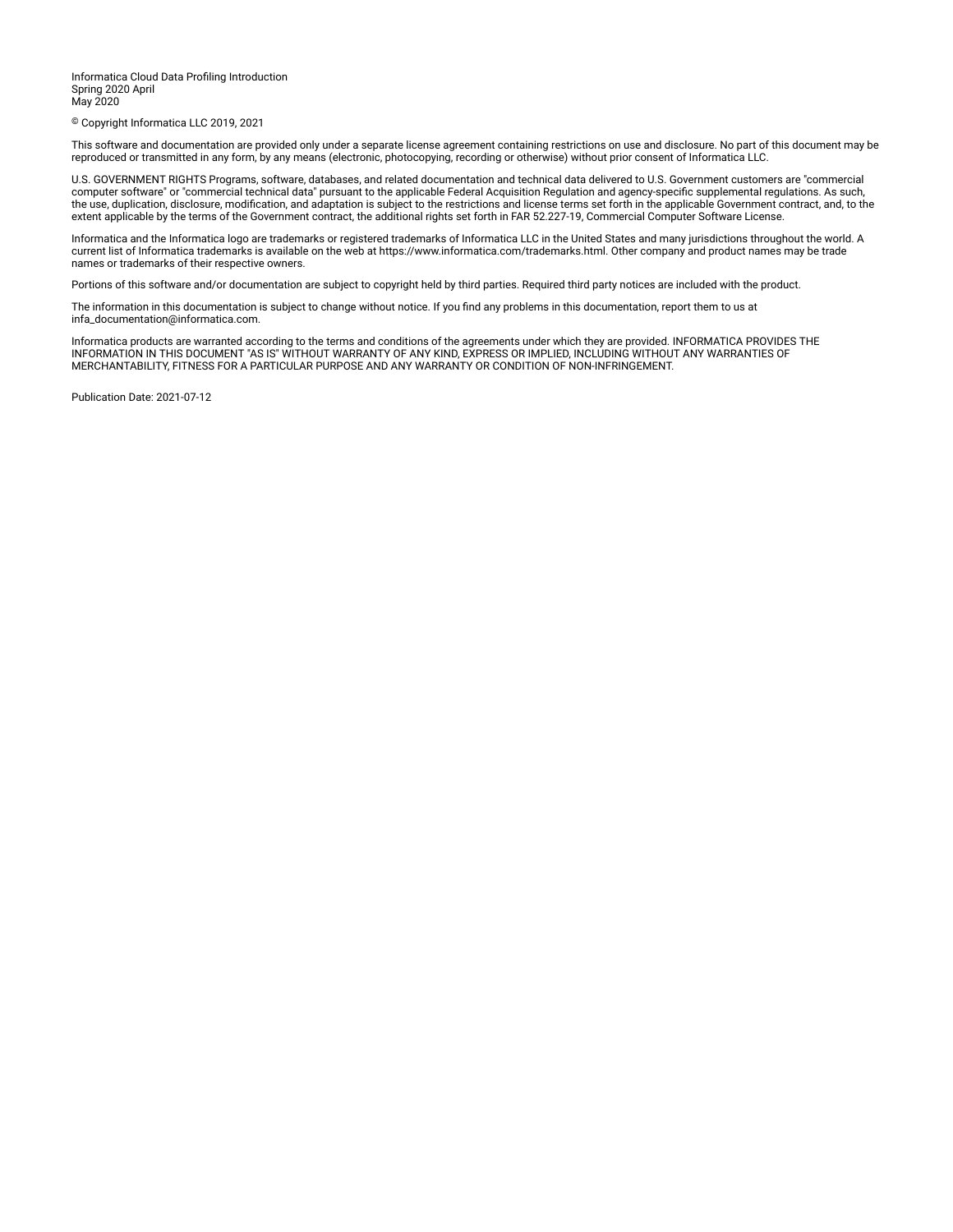# Table of Contents

| 18 |
|----|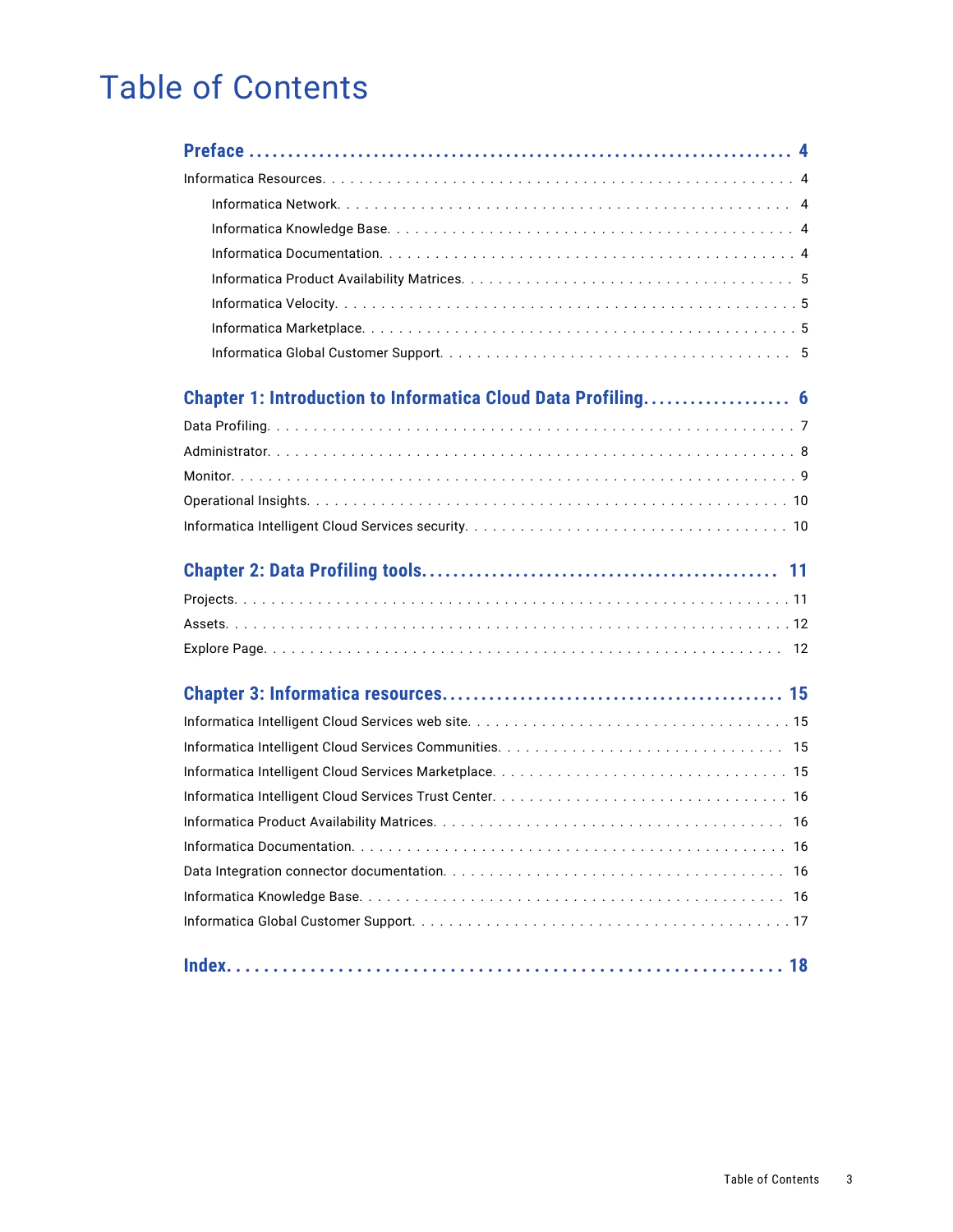# <span id="page-3-0"></span>Preface

Read *Introduction* to learn about the tasks that you can perform using Informatica Intelligent Cloud Services Data Profiling.

# Informatica Resources

Informatica provides you with a range of product resources through the Informatica Network and other online portals. Use the resources to get the most from your Informatica products and solutions and to learn from other Informatica users and subject matter experts.

#### Informatica Network

The Informatica Network is the gateway to many resources, including the Informatica Knowledge Base and Informatica Global Customer Support. To enter the Informatica Network, visit [https://network.informatica.com.](https://network.informatica.com)

As an Informatica Network member, you have the following options:

- **•** Search the Knowledge Base for product resources.
- **•** View product availability information.
- **•** Create and review your support cases.
- **•** Find your local Informatica User Group Network and collaborate with your peers.

#### Informatica Knowledge Base

Use the Informatica Knowledge Base to find product resources such as how-to articles, best practices, video tutorials, and answers to frequently asked questions.

To search the Knowledge Base, visit [https://search.informatica.com.](http://search.informatica.com) If you have questions, comments, or ideas about the Knowledge Base, contact the Informatica Knowledge Base team at [KB\\_Feedback@informatica.com.](mailto:KB_Feedback@informatica.com)

#### Informatica Documentation

Use the Informatica Documentation Portal to explore an extensive library of documentation for current and recent product releases. To explore the Documentation Portal, visit <https://docs.informatica.com>.

If you have questions, comments, or ideas about the product documentation, contact the Informatica Documentation team at [infa\\_documentation@informatica.com.](mailto:infa_documentation@informatica.com)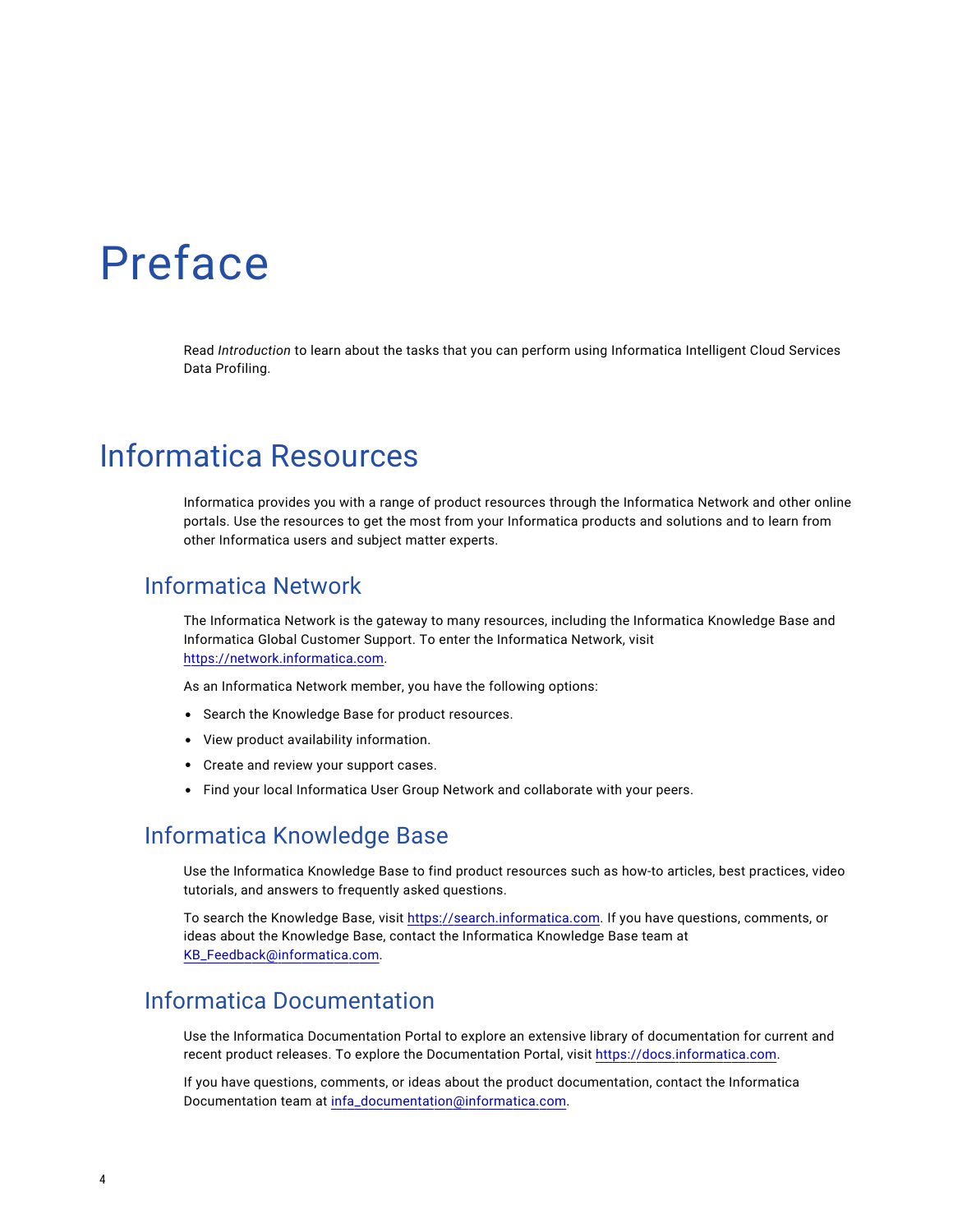#### <span id="page-4-0"></span>Informatica Product Availability Matrices

Product Availability Matrices (PAMs) indicate the versions of the operating systems, databases, and types of data sources and targets that a product release supports. You can browse the Informatica PAMs at [https://network.informatica.com/community/informatica-network/product-availability-matrices.](https://network.informatica.com/community/informatica-network/product-availability-matrices)

#### Informatica Velocity

Informatica Velocity is a collection of tips and best practices developed by Informatica Professional Services and based on real-world experiences from hundreds of data management projects. Informatica Velocity represents the collective knowledge of Informatica consultants who work with organizations around the world to plan, develop, deploy, and maintain successful data management solutions.

You can find Informatica Velocity resources at<http://velocity.informatica.com>. If you have questions, comments, or ideas about Informatica Velocity, contact Informatica Professional Services at [ips@informatica.com](mailto:ips@informatica.com).

#### Informatica Marketplace

The Informatica Marketplace is a forum where you can find solutions that extend and enhance your Informatica implementations. Leverage any of the hundreds of solutions from Informatica developers and partners on the Marketplace to improve your productivity and speed up time to implementation on your projects. You can find the Informatica Marketplace at [https://marketplace.informatica.com.](https://marketplace.informatica.com)

#### Informatica Global Customer Support

You can contact a Global Support Center by telephone or through the Informatica Network.

To find your local Informatica Global Customer Support telephone number, visit the Informatica website at the following link:

<https://www.informatica.com/services-and-training/customer-success-services/contact-us.html>.

To find online support resources on the Informatica Network, visit [https://network.informatica.com](http://network.informatica.com) and select the eSupport option.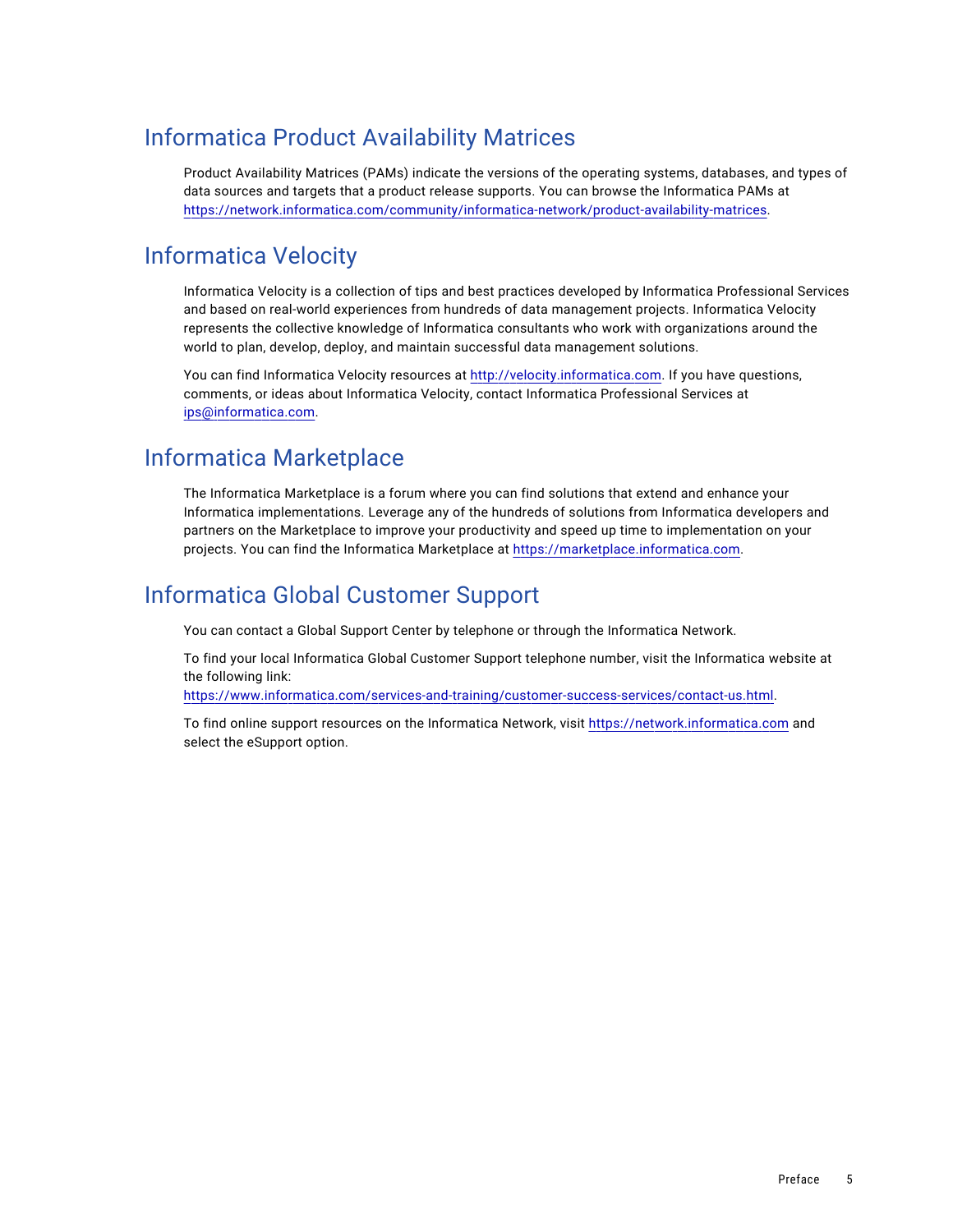### <span id="page-5-0"></span>CHAPTER 1

# Introduction to Informatica Cloud Data Profiling

Informatica Cloud Data Profiling is one of several services available in Informatica Intelligent Cloud Services. Data Profiling is an on-demand subscription service that you can use to create data profiling tasks. You can create and run a data profiling task on a data source to determine the quality of data and understand the completeness, conformity, and consistency of data.

When you log in to Informatica Intelligent Cloud Services, the **My Services** page displays the services that apply to Data Profiling. The **My Services** page might also include other services that you subscribe to and trial versions of other services.

The following services apply to Data Profiling:

- **•** Administrator. Perform administrative tasks such as creating users and managing privileges, downloading Secure Agents and configuring runtime environments, configuring connections, managing licenses, and creating schedules. For more information about the administrative tasks, see *Administrator* in the Administrator help.
- **•** Data Quality. Create rule specifications and dictionaries. You can add one or more rule specifications to a data profiling task in Data Profiling. For information about creating rule specifications, see *Rule Specifications* in the Data Quality help.
- **•** Monitor. Check the status of tasks that are in progress and tasks that have completed. For more information about monitoring jobs, see *Monitor* in the Monitor help.
- **•** Operational Insights. View the performance and operational efficiency of data profiling tasks across your enterprise. View enterprise health, domain-level analytics, job and workflow statistics, and node-level resource consumption.

The following image shows the **My Services** page with some of the services that apply to Data Profiling: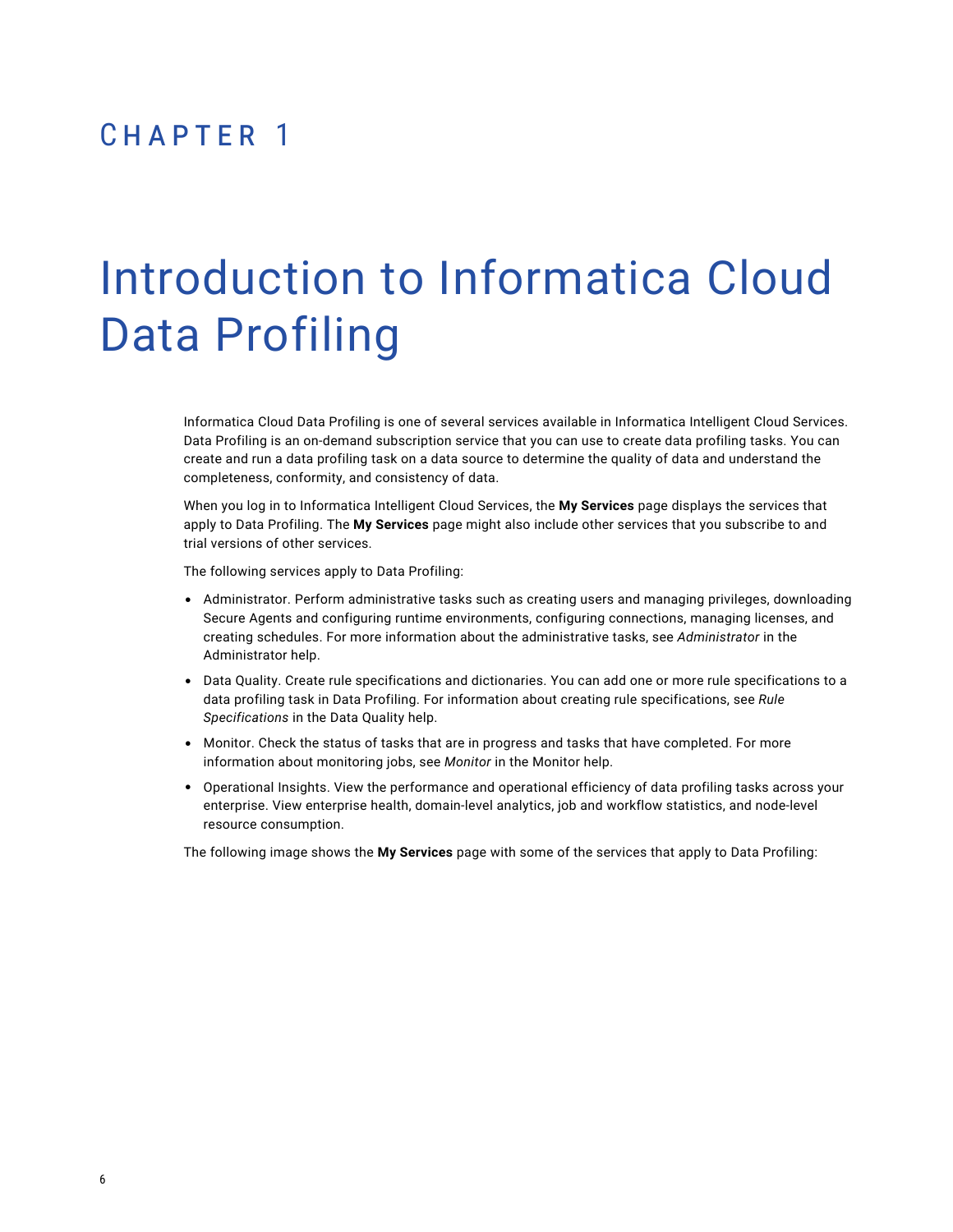<span id="page-6-0"></span>

| <b>My Services</b><br><b>Data Integration</b> | o<br>Жĥ<br><b>Data Profiling</b>     | <b>Data Quality</b> |
|-----------------------------------------------|--------------------------------------|---------------------|
| Administrator                                 | $\binom{1}{0}$<br><b>DiscoveryIQ</b> | <b>Monitor</b><br>K |
| <b>Operational Insights</b>                   |                                      |                     |
|                                               |                                      |                     |

# Data Profiling

Use Data Profiling to create and run data profiling tasks. In Data Profiling, data profiling tasks are also called profiles.

When you run a profile on a source object, the results include the following column statistics:

- **•** Number of distinct, non-distinct, and null values
- **•** Percentage of distinct, non-distinct, and null values
- **•** Documented and inferred data types
- **•** Number of patterns
- **•** Percentage of top pattern
- **•** Maximum and minimum length of values
- **•** Maximum and minimum values
- **•** Average, sum, and standard deviation for numeric data types
- **•** Value frequencies
- **•** Outliers

You can run data profiling tasks on relational data sources and flat file data sources.

When you select Data Profiling from the **My Services** page, the **Explore** page appears as shown in the following image: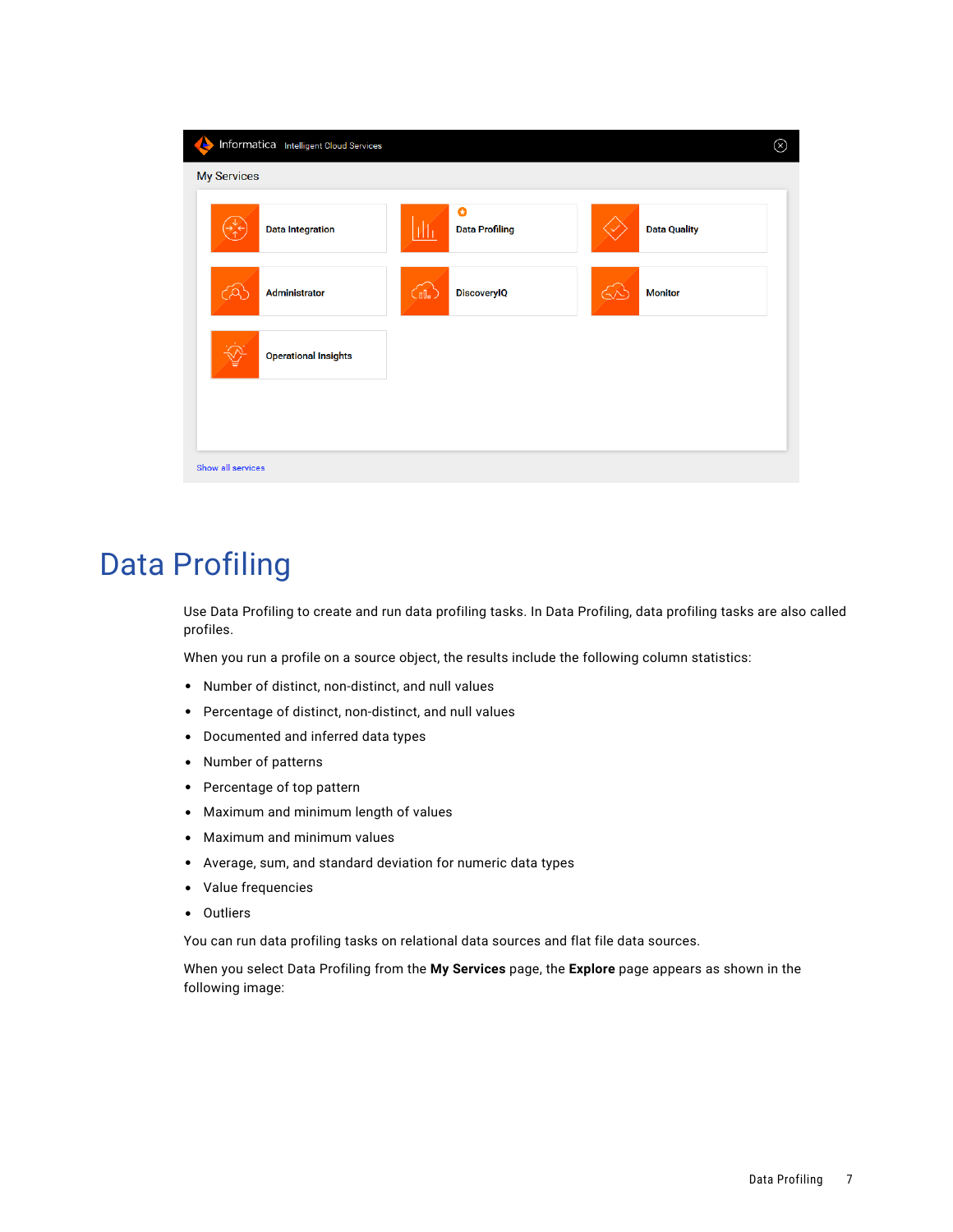<span id="page-7-0"></span>

| Informatica Data Profiling V<br>I |                                                          | $\overline{\Gamma}$<br>R<br>Q<br>$\overline{\phantom{0}}$<br>Asgard $\vee$<br>Search |
|-----------------------------------|----------------------------------------------------------|--------------------------------------------------------------------------------------|
| Œ.<br>New                         | Explore $\vee$<br>All Projects $\blacktriangledown$<br>- | New Project<br>Import                                                                |
| <b>Explore</b>                    | All Projects (2)                                         | $\downarrow \uparrow$ $\downarrow$ $\heartsuit$<br>Find                              |
| la.<br>My Jobs                    | Name                                                     | <b>Updated On</b><br><b>Description</b>                                              |
| My Import/Export Logs<br>Œ        | Default<br>П<br>ਰ                                        | Sep 11, 2019, 5:20 AM<br>Auto-generated Default Project                              |
|                                   | fn.<br>$\Box$<br>$\blacksquare$                          | Sep 11, 2019, 10:18 PM                                                               |
|                                   |                                                          |                                                                                      |
|                                   |                                                          |                                                                                      |
|                                   |                                                          |                                                                                      |
|                                   |                                                          |                                                                                      |
|                                   |                                                          |                                                                                      |
|                                   |                                                          |                                                                                      |
|                                   |                                                          |                                                                                      |

You can access the following pages from the navigation bar for Data Profiling:

- **•** New. Create data profiling tasks.
- **•** Explore. Create and manage projects, folders, and assets.
- **•** My Jobs. View the status of your data profiling jobs.
- **•** My Import/Export Logs. View the status of your imports and exports.

# Administrator

Administrative tasks for Informatica Intelligent Cloud Services are performed in the Administrator service.

When you select Administrator from the **My Services** page, the navigation bar provides options for Informatica Intelligent Cloud Services administration, as shown in the following image:

| I              | Informatica Administrator $\vee$ |                                      |                                     |         |                       | $\mathfrak{L}% _{A}^{\alpha\beta}$<br>Informatica $\vee$<br>P<br>$\overline{\phantom{0}}$ |
|----------------|----------------------------------|--------------------------------------|-------------------------------------|---------|-----------------------|-------------------------------------------------------------------------------------------|
|                | <b>A</b> Organization            | <b>A</b> Informatica                 |                                     |         |                       | Save                                                                                      |
|                | <b>Executive</b> Licenses        | Sub-Organizations<br><b>Settings</b> |                                     |         |                       |                                                                                           |
|                | SAML Setup                       | Overview                             |                                     |         | Address               |                                                                                           |
|                | Settings                         | Namo:*                               | Informatica                         |         | Address 1:            | 2100 Seaport Blvd                                                                         |
|                | 2 Users                          | ID:                                  | 2ij4X7Pd63ibnquEQyy9wA              |         | Address 2:            |                                                                                           |
|                | <b>AL</b> User Groups            | <b>Environment Type:</b>             | Production                          | ۰       | Address 3:            |                                                                                           |
|                | <b>B</b> User Roles              | Description:                         | Informatica production organization |         | City:                 | <b>Redwood City</b>                                                                       |
| <b>ART</b>     | <b>Runtime Environments</b>      |                                      |                                     |         | State:                | CA                                                                                        |
|                | Connections                      | Number of Employees:                 | 1001 - 5000 employees               |         | Zip Code:             | 94063                                                                                     |
|                | <b>Add-On Connectors</b>         |                                      |                                     |         | Country:"             | <b>United States</b><br>٠                                                                 |
|                | <b>Schedules</b>                 | History                              |                                     |         |                       |                                                                                           |
|                | <b>Add-On Bundles</b>            | Created By:                          | ma                                  |         | <b>Updated By:</b>    | ma                                                                                        |
|                | Swagger Files                    | Created On:                          | Aug 23, 2019, 3:27 PM               |         | <b>Updated On:</b>    | Oct 9, 2019, 3:41 PM                                                                      |
| <b>Re</b> Logs |                                  |                                      |                                     |         |                       |                                                                                           |
|                | <b>By</b> File Servers           | Authentication                       |                                     |         |                       |                                                                                           |
|                |                                  |                                      |                                     |         |                       |                                                                                           |
|                |                                  | Minimum Password Lonath:             | $\bullet$                           | $\cdot$ | Use Trusted IP Ranges |                                                                                           |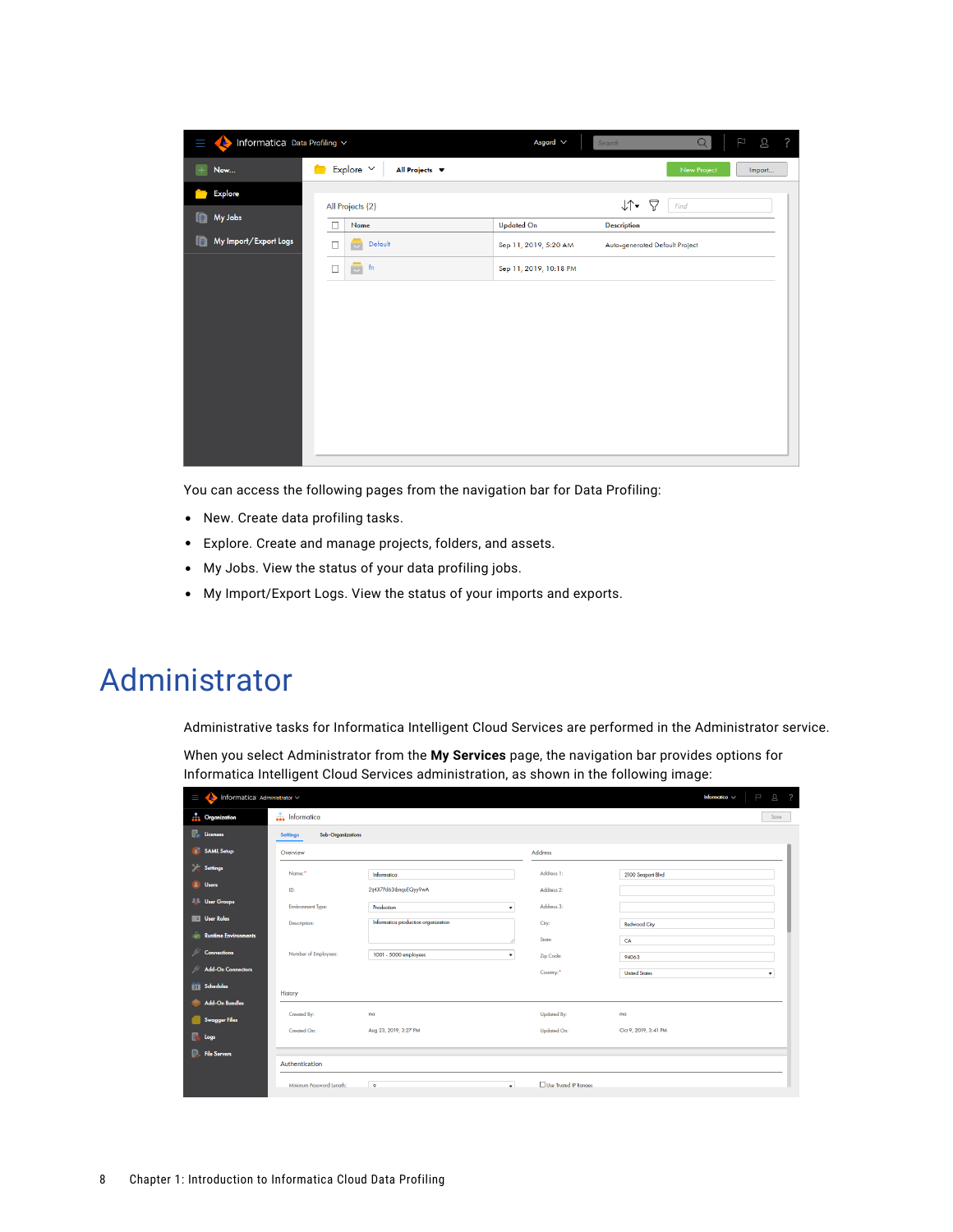<span id="page-8-0"></span>The following options are available based on your licenses:

- **•** Organization. Manage your organization details and your sub-organizations.
- **•** Licenses. View licenses for your organization and manage your sub-organization licenses.
- **•** Ecosystem single sign-on. When you create your organization through Microsoft Azure, configure some single sign-on properties for Azure users.
- **•** SAML Setup. Configure SAML single sign-on settings.
- **•** Settings. Configure source control settings and upgrade settings for Secure Agent services.
- **•** Users. Add new users. Configure user groups and roles for individual users.
- **•** User Groups. Create user groups. Assign users to user groups.
- **•** User Roles. Manage user roles for your organization. Configure the privileges associated with each role.
- **•** Runtime Environments. Configure Secure Agents and Secure Agent groups.
- **•** Connections. Create and manage connections.
- **•** Add-On Connectors. Install add-on connectors.
- **•** Schedules. Create and manage schedules for tasks.
- **•** Add-On Bundles. Install, uninstall, upgrade, and copy bundles for your organization.
- **•** Swagger Files. Generate swagger files for REST V2 connections.
- **•** Logs. View asset and security logs.
- **•** File servers. Configure file transfer servers and file transfer users to allow remote partners to send files to your organization.

### Monitor

Use Monitor to monitor jobs, imports, and exports in your organization. A job is an instance of a mapping, task, or taskflow.

When you select Monitor from the **My Services** page, the navigation bar provides options for monitoring activity, as shown in the following image:

| Informatica $\vee$<br>I<br>Informatica Monitor $\sim$ |                                               |          |                 |                                 |                    |                                           |                              |
|-------------------------------------------------------|-----------------------------------------------|----------|-----------------|---------------------------------|--------------------|-------------------------------------------|------------------------------|
| Running Jobs                                          | <b>IB</b> All Jobs<br><b>Data Integration</b> |          |                 |                                 |                    |                                           |                              |
| adol IIA                                              | Jobs (76) M Up to date                        |          |                 |                                 |                    | Updated 12:45:58 PM PDT $\bigodot$<br>Jî• | 7<br>Find                    |
| <b>Data Ingestion</b>                                 | <b>Instance Name</b>                          | Location | <b>Subtasks</b> | Start Time $\blacktriangledown$ | <b>End Time</b>    | <b>Rows Processed</b>                     | <b>Status</b>                |
| Import/Export Logs                                    | -Em_RouteCustDataByTier-6                     | Default  |                 | Oct 4, 2019, 12:02 PM           | Oct 4, 2019, 12:02 | 2528                                      | V Success                    |
| File Transfer Logs                                    | -Em_RouteCustDataByTier-5                     | Default  |                 | Oct 4, 2019, 12:01 PM           | Oct 4, 2019, 12:01 | 2528                                      | V Success                    |
|                                                       | -Em_RouteCustDataByTier-4                     | Default  |                 | Oct 4, 2019, 11:35 AM           | Oct 4, 2019, 11:35 | 2604                                      | V Success                    |
| Source Control Logs                                   | -E mt_RouteCustDataByTier-1                   | Default  |                 | Oct 4, 2019, 11:33 AM           | Oct 4, 2019, 11:34 | 2499                                      | $\sqrt{\phantom{a}}$ Success |
|                                                       | -Em_RouteCustDataByTier-3                     | Default  |                 | Oct 4, 2019, 11:31 AM           | Oct 4, 2019, 11:31 | 2792                                      | V Success                    |
|                                                       | -Em_RouteCustDataByTier-2                     | Default  |                 | Oct 4, 2019, 11:30 AM           | Oct 4, 2019, 11:30 | 2528                                      | V Success                    |

The navigation bar provides the following options:

- **•** Running Jobs. Provides run-time details about the Data Integration jobs that are running or have completed within the last five minutes.
- **•** All Jobs. Provides details about all Data Integration jobs in the organization.
- **•** Data Ingestion. Provides details about the Mass Ingestion jobs in the organization.
- **•** Import/Export Logs. Provides details about imports and exports that are running and that have completed.
- **•** File Transfer Logs. Provides details about the file transfers in the organization.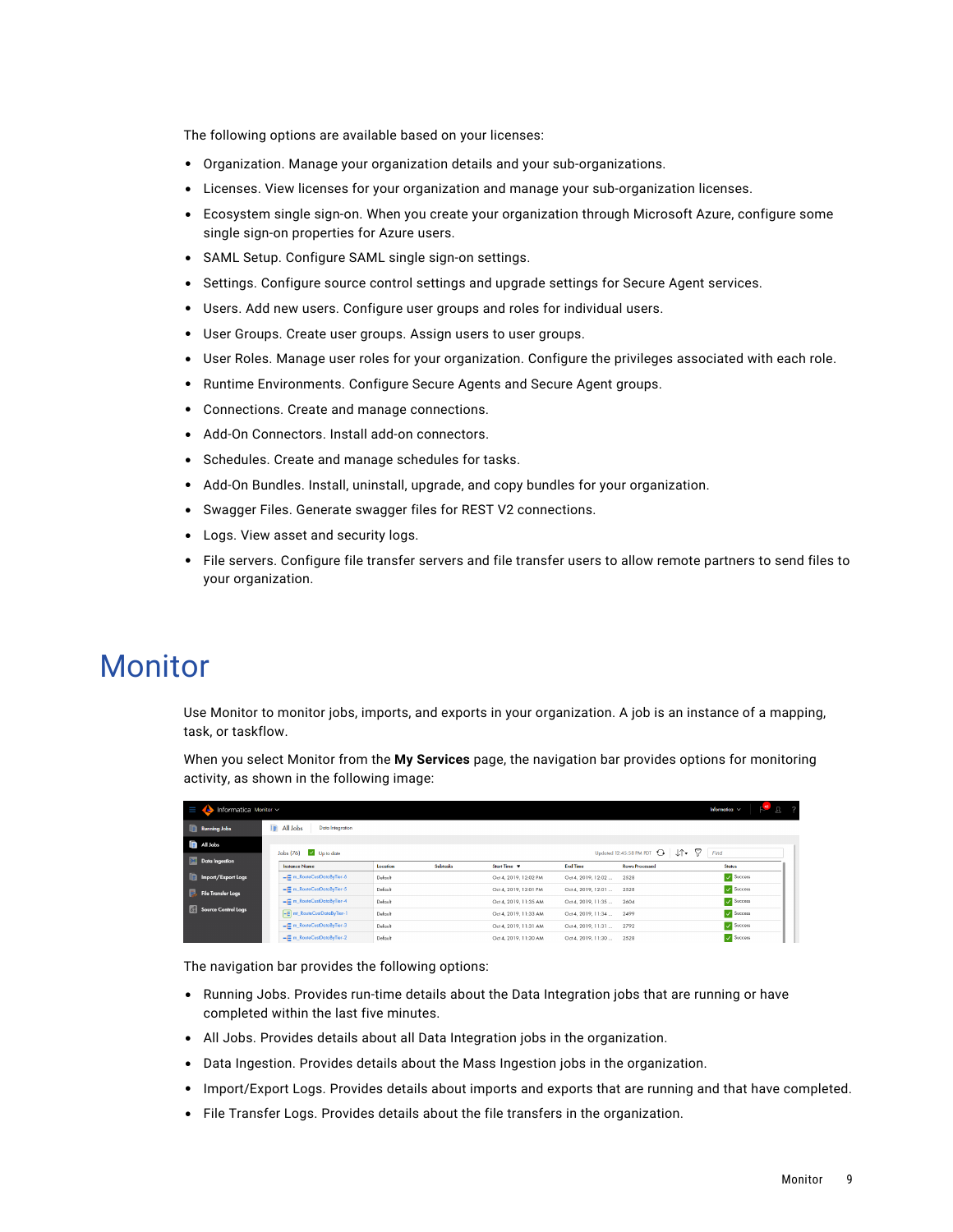<span id="page-9-0"></span>**•** Source Control Logs. Provides a log of actions on source-controlled objects in the organization.

To view details about a specific job, import instance, or export instance, click the instance name.

# Operational Insights

Use Operational Insights to view the performance and operational efficiency of data profiling assets across your enterprise. In Operational Insights, you can also view enterprise health, domain-level analytics, job and workflow statistics, and node-level resource consumption.

When you select Operational Insights from the **My Services** page, the **Home** page appears, as shown in the following image:

|                       | Asgard V<br>Informatica Operational Insights V |          |                                                                                   |                                          |                 |  |
|-----------------------|------------------------------------------------|----------|-----------------------------------------------------------------------------------|------------------------------------------|-----------------|--|
| <b>Data Profiling</b> | III <sub>I</sub> Data Profiling                |          |                                                                                   |                                          |                 |  |
|                       |                                                |          | Jobs (327) $\blacksquare$ Up to Date Updated Feb 17, 2020, 11:40:39 PM $\bigodot$ | Auto Refresh                             | 9<br>Find       |  |
|                       | <b>Instance Name</b>                           | Location | <b>Subtasks</b>                                                                   | <b>Start Time</b>                        | <b>End Time</b> |  |
|                       | $\,$ $\,$                                      |          |                                                                                   |                                          | $\rightarrow$   |  |
|                       | Outlier - x1 - run - 4-10                      | Default  |                                                                                   | Feb 17, 2020, 10:09:53  Feb 17, 2020, 1. |                 |  |
|                       | $x1 - run - 4-9$                               | Default  | 4                                                                                 | Feb 17, 2020, 10:08:35 P Feb 17, 2020, 1 |                 |  |
|                       | Outlier - $x1 - run - 3-8$                     | Default  |                                                                                   | Feb 17, 2020, 10:00:20 P Feb 17, 2020, 1 |                 |  |
|                       | $x1 - run - 3 - 7$                             | Default  | 4                                                                                 | Feb 17, 2020, 09:59:00  Feb 17, 2020, 1  |                 |  |
|                       | Outlier - $x1 - run - 2-6$                     | Default  | 1                                                                                 | Feb 17, 2020, 09:58:06  Feb 17, 2020, 0  |                 |  |
|                       | $x1 - run - 2-5$                               | Default  | 4                                                                                 | Feb 17, 2020, 09:56:47  Feb 17, 2020, 0  |                 |  |
|                       | $qq2-4$                                        | Default  | 1                                                                                 | Feb 17, 2020, 09:45:24  Feb 17, 2020, 0  |                 |  |
|                       | $qq1-3$                                        | Default  |                                                                                   | Feb 17, 2020, 09:45:07  Feb 17, 2020, 0  |                 |  |
|                       | $1 - 25$ of 327                                |          | of 14 $>$                                                                         | Items Per Page:                          | 25              |  |

The navigation bar shows Data Profiling. To view details about a specific job, click the instance name.

# Informatica Intelligent Cloud Services security

Informatica Intelligent Cloud Services uses authentication and encryption to ensure that data is secure and available only to users within the organization. Informatica Intelligent Cloud Services uses industry approved algorithms to encrypt sensitive information. All customer data is encrypted at rest using an AES-128 key. Data in transit is encrypted using the TLS 1.2 protocol.

For more information, see the [Informatica](https://www.informatica.com/trust-center.html) Intelligent Cloud Services Trust Center.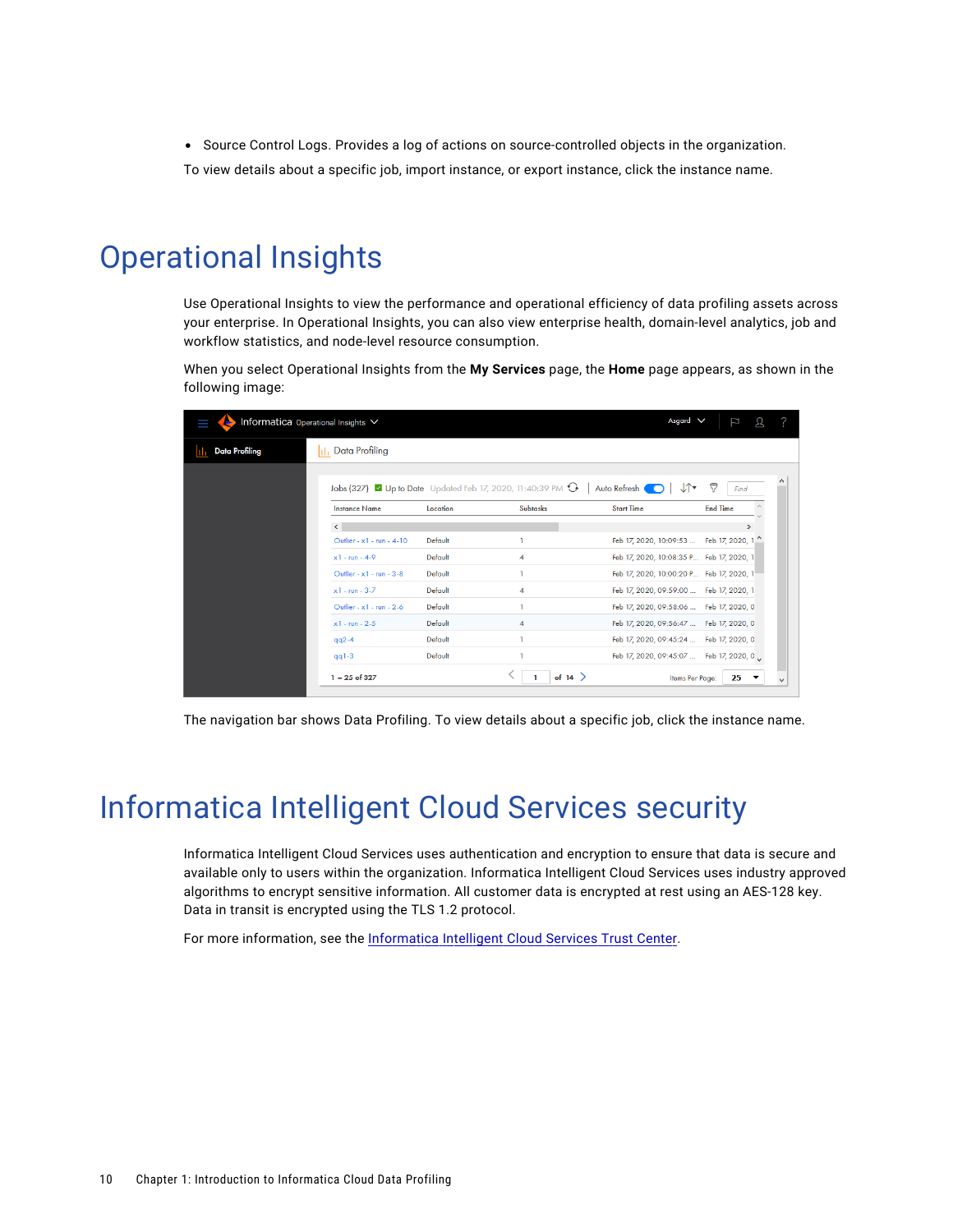# <span id="page-10-0"></span>CHAPTER 2

# Data Profiling tools

Informatica Intelligent Cloud Services provides the following tools that you can use for data profiling:

- **•** Projects
- **•** Assets
- **•** Explore page

# Projects

Informatica Intelligent Cloud Services assets are organized in projects. You can create multiple projects. A project can contain one or more folders or assets such as data profiling and rule specifications.

For example, you might have a business need to provide monthly analyses of your company's sales activity. You create a project called Monthly Sales Analysis. You create folders that contain the assets that you use on a monthly basis to integrate and run Data profiling tasks on the data from various systems to perform your analysis.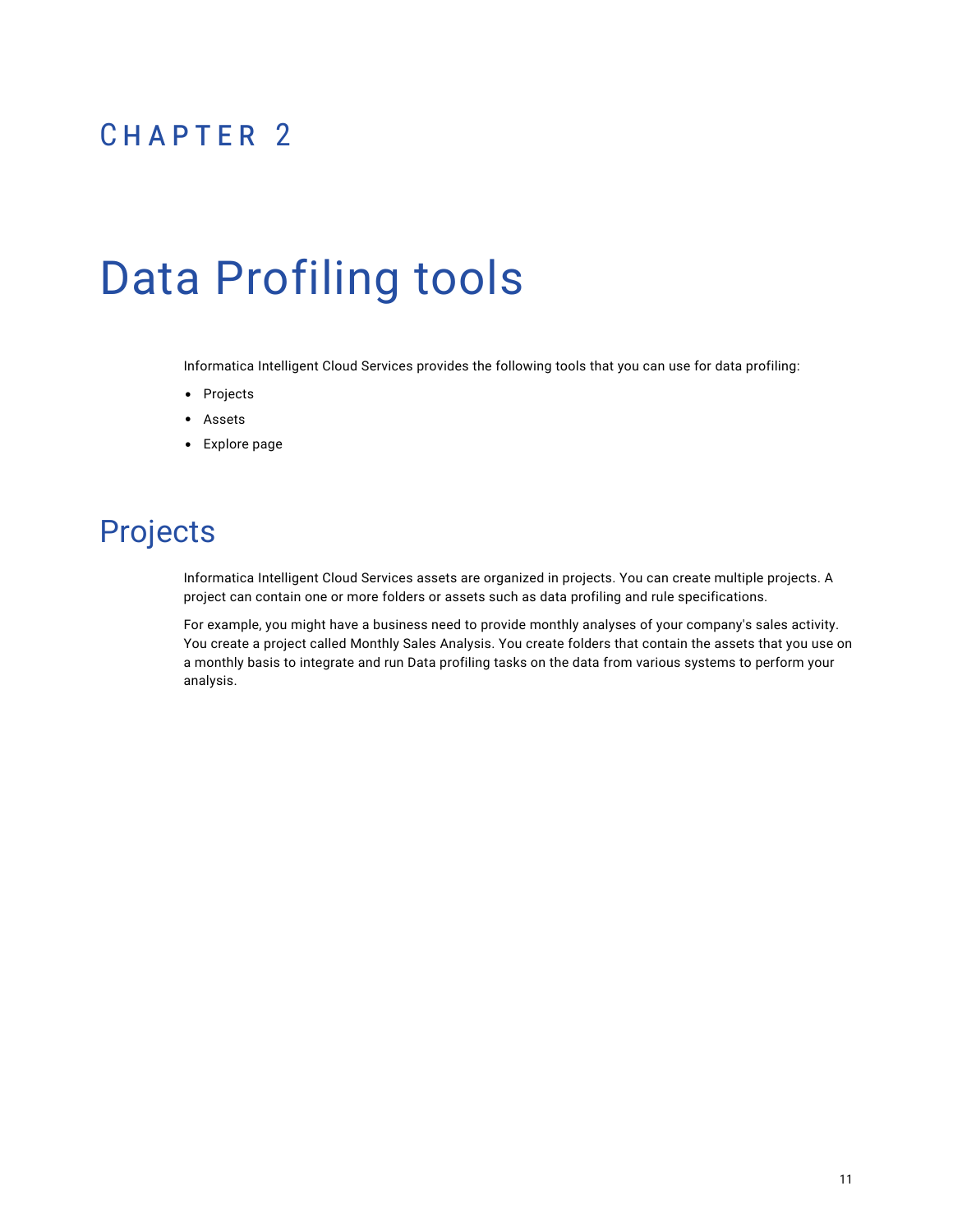### <span id="page-11-0"></span>Assets

In Data Profiling, you can create data profiling tasks. You can create rule specifications in Data Quality and add them as rules to data profiling tasks. Rule specifications are Data Quality assets that define the data requirements of a business rule in logical form.

# Explore Page

Use the **Explore** page to work with your data profiling projects, folders, and assets. The **Explore** page shows the assets created in the organization, which includes data profiling tasks and rule specifications.

#### Finding projects, folders, and assets on the Explore page

Use any of the following methods to find your projects, folders, and assets on the **Explore** page:

- **•** Explore by projects and folders. View all projects or select a particular project.
- **•** Explore by asset types. View all assets or view assets of a particular type.
- **•** Explore by tags. View assets associated with a particular tag.
- **•** Search for projects or assets. To search all projects, folders, and assets in the organization, view the **Explore** page by **All Projects**, and then enter a name or description in the Find box. Or, to narrow your search, view the **Explore** page by **All Assets**, select a specific asset type, project, or folder, and then enter a name or description in the Find box.
- **•** Sort the search results. Sort the **Explore** page by name, last update date, description, or type. When you sort by type, the **Explore** page groups assets by asset type. It does not list the asset types in alphabetical order.
- **•** Filter the objects on the page. To filter objects, click the **Filter** icon. To apply a filter, click **Add Field**, select the property to filter by, and then enter the property value. The filters available depend on how you view the page. You can specify multiple filters.

For example, to find all the assets in your organization with the tag SW Region, view the **Explore** page by **All Assets** and then click the **Filter** icon. Add the **Tags** filter and enter "SW Region."

You can see projects, folders, and assets for Data Profiling. If you select an asset to open it or perform an action, and the asset is created in a different service than the one you have open, the service opens in a new browser tab.

The **Explore** page does not support the following characters:

 $\#$  ? ` | { } " ^ & [ ] / \

Do not use these characters in project, folder, asset, or tag names.

#### Working with projects and assets on the Explore page

Perform actions on projects, folders, and assets on the **Explore** page. To see what actions you can perform on an object, in the row that contains the object, click **Actions**, as shown in the following image: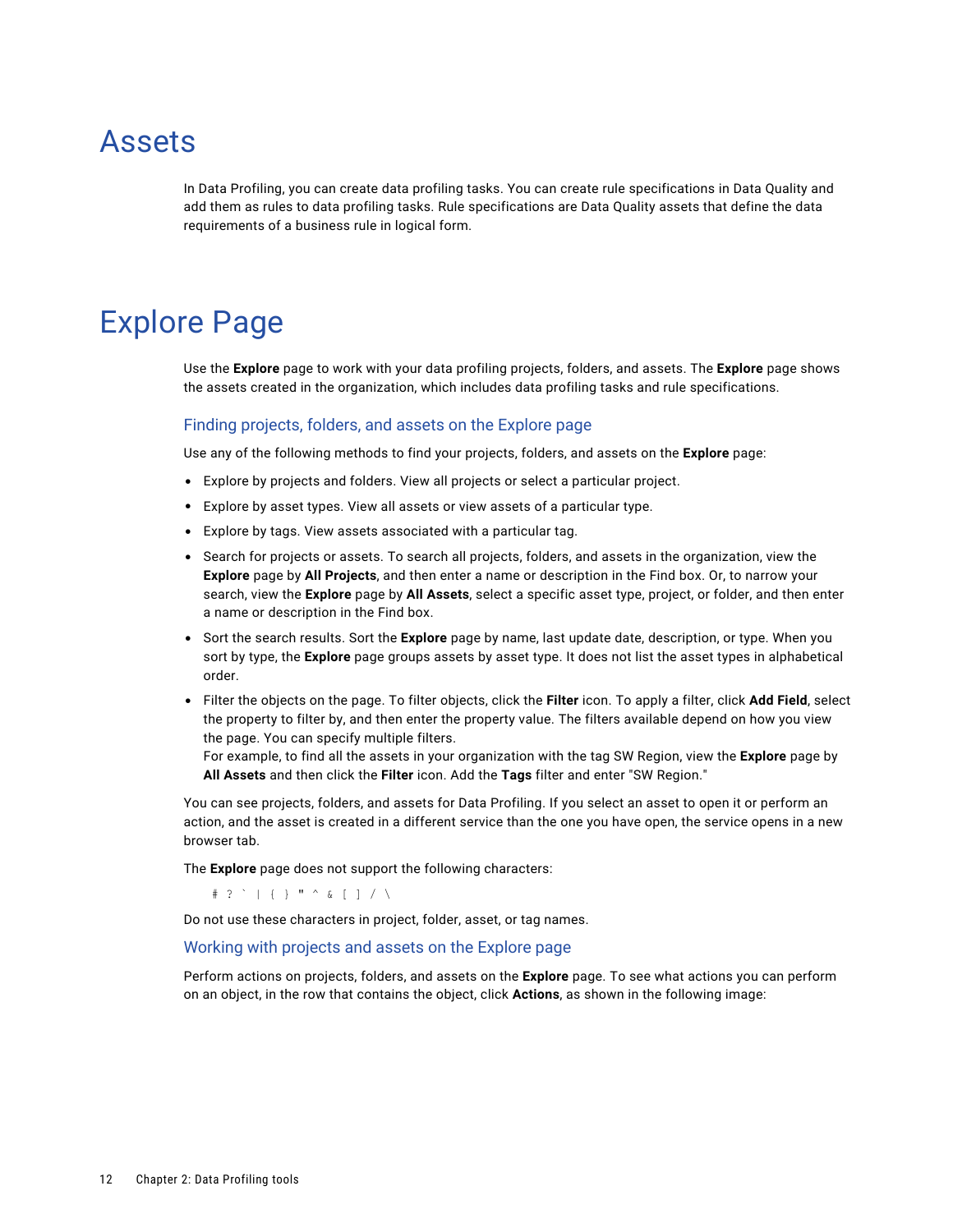|       | Informatica Data Profiling V |                                   | HypoStores ~                                                          | Q<br>Search                                    | 8?<br>P                                                                               |
|-------|------------------------------|-----------------------------------|-----------------------------------------------------------------------|------------------------------------------------|---------------------------------------------------------------------------------------|
| $\pm$ | New                          | Explore $\vee$                    | All Projects $\bullet \quad \bullet \quad$ Default > <b>Customers</b> |                                                | Import                                                                                |
|       | <b>Explore</b>               | Customers (1) All selected v      |                                                                       | $\downarrow \uparrow$ $\downarrow$<br>Find     |                                                                                       |
| le.   | My Jobs                      | $\checkmark$<br>Name              | Updated On $\blacktriangledown$<br>Type                               | <b>Description</b><br>Tags                     | <b>Status</b>                                                                         |
| IA    | My Import/Export Logs        | I. LA_CUSTOMERS<br>$\blacksquare$ | Oct 24, 2019, 11:43 PM<br>Da                                          |                                                | $\frac{8}{2}$<br>Valid                                                                |
|       |                              |                                   |                                                                       | View<br>Edit<br>Run<br>Export<br><b>Delete</b> | Properties<br>Rename<br>Copy To<br>Move To<br><b>Show Dependencies</b><br>Permissions |

The Actions menu lists the actions you can perform based on your user role privileges and the permissions specified for the selected object. For example, your user role might have privileges to view and run tasks but not to delete tasks. You might not have permission to run a task because of the permissions set by the creator of the task.

You can also perform an action on multiple objects at one time. Select the check box to the left of each object, or select the **Select All** check box to select all of the objects that are displayed on the current page. The following image shows the **Select All** check box in use:

| <b>Explore</b> $\vee$ All Projects $\vee$ > <b>B</b> Default<br>œ |                                                 |                           |  |  |  |
|-------------------------------------------------------------------|-------------------------------------------------|---------------------------|--|--|--|
|                                                                   | Default $(3)$ All selected $\blacktriangledown$ |                           |  |  |  |
| ✔                                                                 | Name                                            | Type $\bullet$            |  |  |  |
| ◘                                                                 | 훎<br>Rule_1                                     | <b>Rule Specification</b> |  |  |  |
| M.                                                                | Multiple Input Rule                             | <b>Rule Specification</b> |  |  |  |
| M.                                                                | Profile                                         | Data Profiling Task       |  |  |  |

After you select the objects, click the **Actions** icon in the row of any of the selected objects. The Actions menu lists the actions available for the selected assets based on your user role and privileges.

Alternatively, use the **Selection** menu to choose the action, as shown in the following image: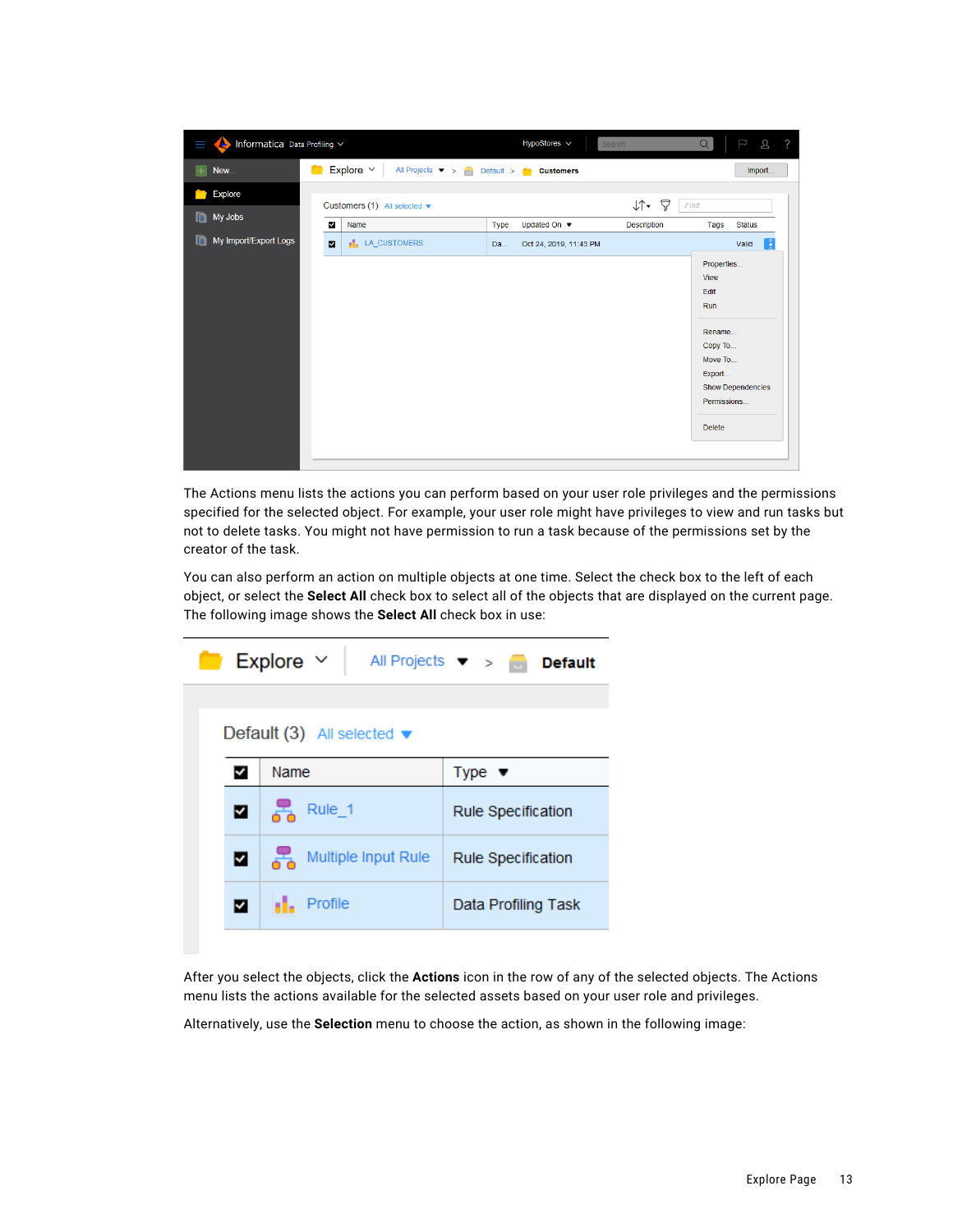| All Projects $\bullet$ >                    | <b>Default</b><br>m       |
|---------------------------------------------|---------------------------|
| Default (3) 2 selected $\blacktriangledown$ |                           |
|                                             | Type $\bullet$            |
|                                             | <b>Rule Specification</b> |
| but Rule                                    | <b>Rule Specification</b> |
|                                             | Data Profiling Task       |
|                                             |                           |

#### Customizing the Explore page

You can display, hide, or rearrange columns on the **Explore** page. To display or hide columns, right-click the column heading area and check or uncheck the columns as shown in the following image:

|         | Explore $\vee$           | All Projects $\blacktriangledown$ > $\blacksquare$ Default |
|---------|--------------------------|------------------------------------------------------------|
|         | Default (3)              |                                                            |
|         | Name                     | Tyna                                                       |
| $\Box$  | Rule_1<br>통              | $\vee$ Name<br>$\vee$ Type                                 |
| $\perp$ | Multiple Input Rule<br>톱 | $\vee$ Updated On                                          |
|         | Profile<br>иĿ.           | <b>Updated By</b><br><b>Created On</b>                     |
|         |                          | <b>Created By</b>                                          |
|         |                          | $\vee$ Description                                         |
|         |                          | $\vee$ Tags                                                |
|         |                          | $\vee$ Status                                              |

To rearrange columns, click a column heading and drag it to a different location.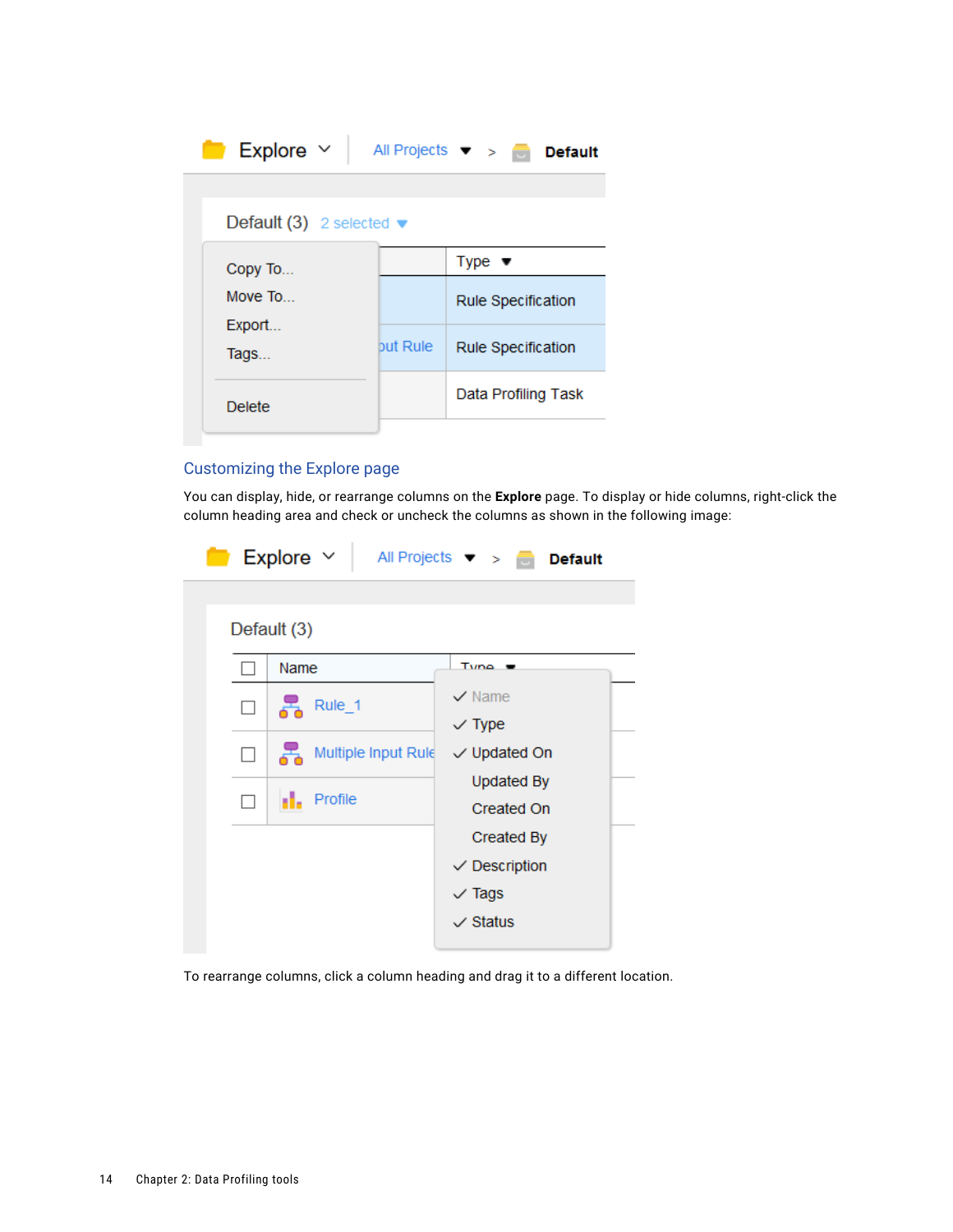# <span id="page-14-0"></span> $CHAPTER$  3

# Informatica resources

In addition to the online help, you can find information about Informatica Intelligent Cloud Services using the following resources.

#### Informatica Intelligent Cloud Services web site

You can access the Informatica Intelligent Cloud Services web site at <http://www.informatica.com/cloud>. This site contains information about Informatica Cloud integration services.

#### Informatica Intelligent Cloud Services Communities

Use the Informatica Intelligent Cloud Services Community to discuss and resolve technical issues. You can also find technical tips, documentation updates, and answers to frequently asked questions.

Access the Informatica Intelligent Cloud Services Community at:

<https://network.informatica.com/community/informatica-network/products/cloud-integration>

Developers can learn more and share tips at the Cloud Developer community:

[https://network.informatica.com/community/informatica-network/products/cloud-integration/cloud](https://network.informatica.com/community/informatica-network/products/cloud-integration/cloud-developers)[developers](https://network.informatica.com/community/informatica-network/products/cloud-integration/cloud-developers)

### Informatica Intelligent Cloud Services Marketplace

Visit the Informatica Marketplace to try and buy Data Integration Connectors, templates, and mapplets:

<https://marketplace.informatica.com/>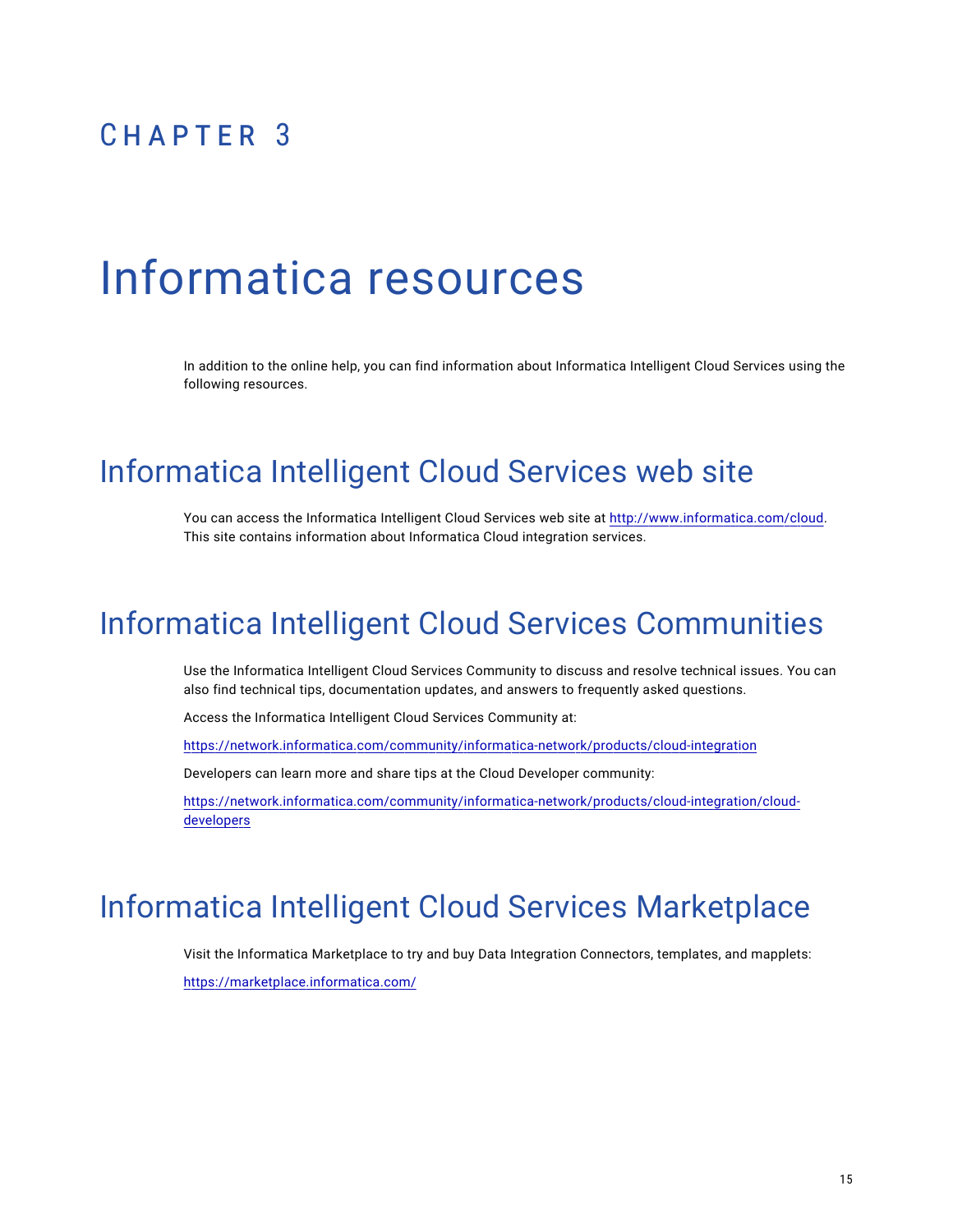## <span id="page-15-0"></span>Informatica Intelligent Cloud Services Trust Center

The Informatica Intelligent Cloud Services Trust Center provides information about Informatica security policies and real-time system availability.

You can access the trust center at [https://www.informatica.com/trust-center.html.](https://www.informatica.com/trust-center.html)

Subscribe to the Informatica Intelligent Cloud Services Trust Center to receive upgrade, maintenance, and incident notifications. The [Informatica](https://status.informatica.com/) Intelligent Cloud Services Status page displays the production status of all the Informatica cloud products. All maintenance updates are posted to this page, and during an outage, it will have the most current information. To ensure you are notified of updates and outages, you can subscribe to receive updates for a single component or all Informatica Intelligent Cloud Services components. Subscribing to all components is the best way to be certain you never miss an update.

To subscribe, go to<https://status.informatica.com/> and click **SUBSCRIBE TO UPDATES**. You can then choose to receive notifications sent as emails, SMS text messages, webhooks, RSS feeds, or any combination of the four.

### Informatica Product Availability Matrices

Product Availability Matrices (PAMs) indicate the versions of the operating systems, databases, and types of data sources and targets that a product release supports. You can browse the Informatica PAMs at [https://network.informatica.com/community/informatica-network/product-availability-matrices.](https://network.informatica.com/community/informatica-network/product-availability-matrices)

# Informatica Documentation

Use the Informatica Documentation Portal to explore an extensive library of documentation for current and recent product releases. To explore the Documentation Portal, visit <https://docs.informatica.com>.

If you have questions, comments, or ideas about the product documentation, contact the Informatica Documentation team at [infa\\_documentation@informatica.com.](mailto:infa_documentation@informatica.com)

#### Data Integration connector documentation

You can access documentation for Data Integration Connectors at the Documentation Portal. To explore the Documentation Portal, visit [https://docs.informatica.com.](https://docs.informatica.com)

### Informatica Knowledge Base

Use the Informatica Knowledge Base to find product resources such as how-to articles, best practices, video tutorials, and answers to frequently asked questions.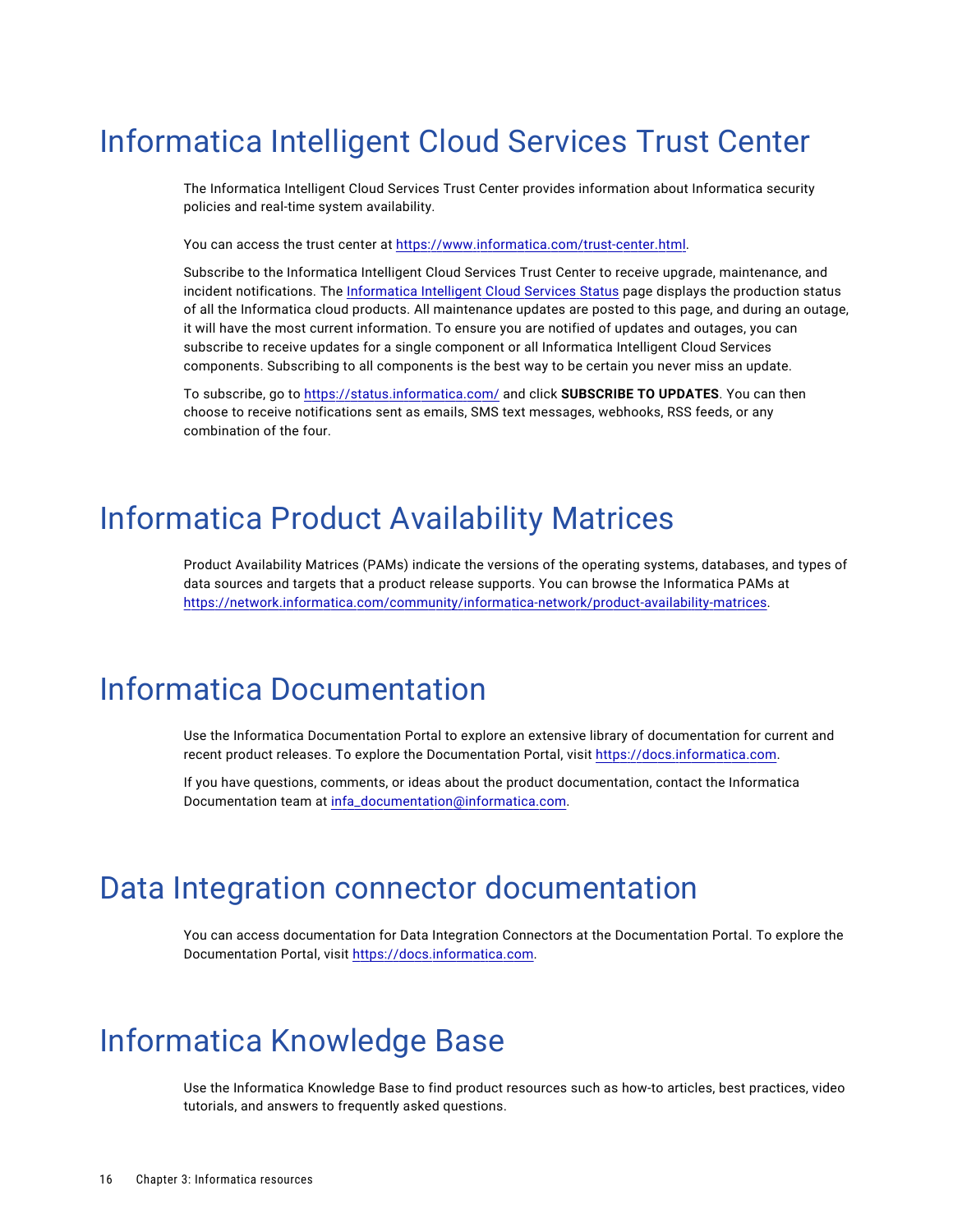<span id="page-16-0"></span>To search the Knowledge Base, visit [https://search.informatica.com.](http://search.informatica.com) If you have questions, comments, or ideas about the Knowledge Base, contact the Informatica Knowledge Base team at [KB\\_Feedback@informatica.com.](mailto:KB_Feedback@informatica.com)

## Informatica Global Customer Support

You can contact a Customer Support Center by telephone or online.

For online support, click **Submit Support Request** in Informatica Intelligent Cloud Services. You can also use Online Support to log a case. Online Support requires a login. You can request a login at [https://network.informatica.com/welcome.](https://network.informatica.com/welcome)

The telephone numbers for Informatica Global Customer Support are available from the Informatica web site at <https://www.informatica.com/services-and-training/support-services/contact-us.html>.